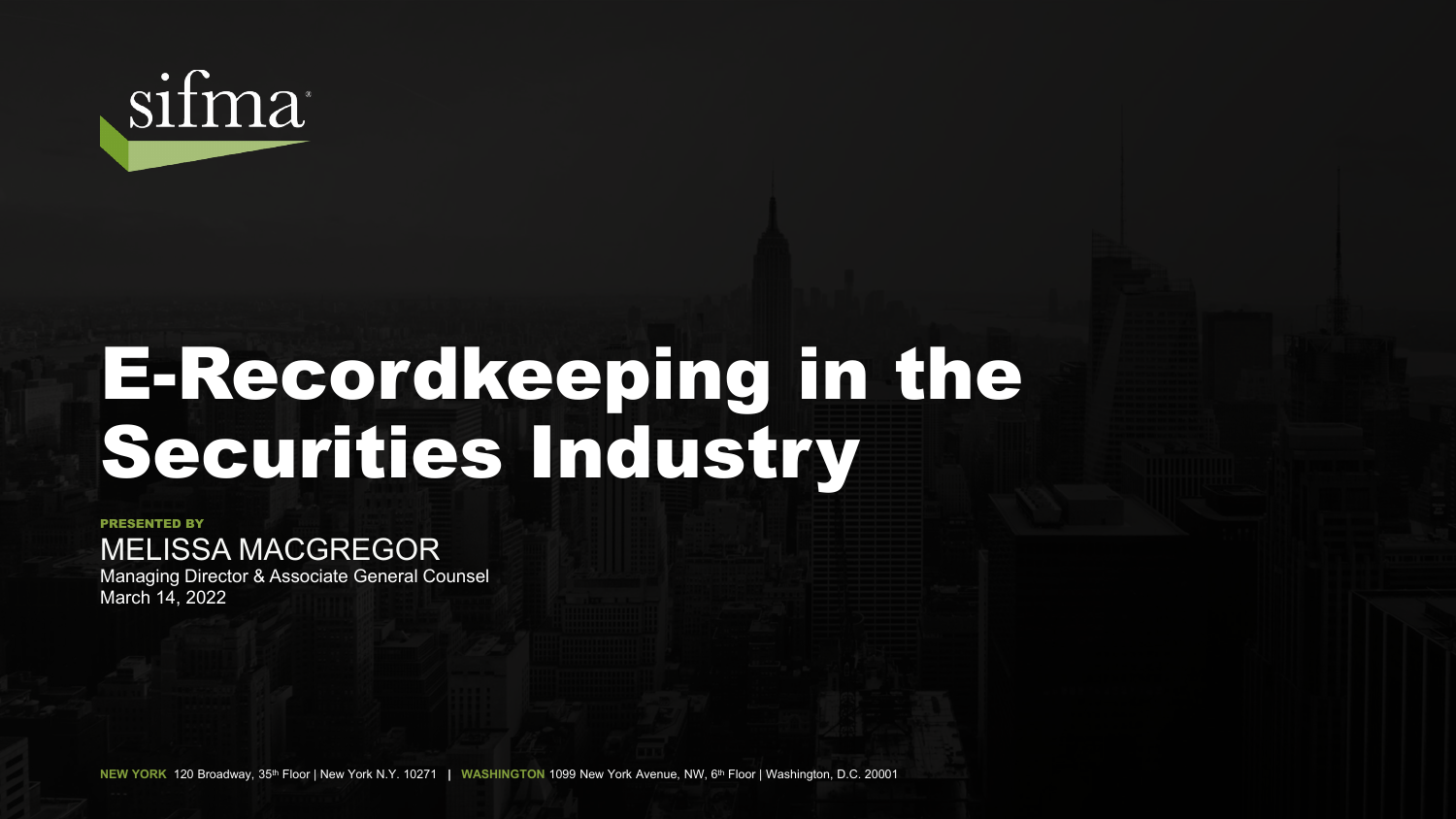

E-RECORDKEEPING IN THE SECURITIES INDUSTRY

## What is SIFMA?

Securities Industry and Financial Markets Association (SIFMA) is the leading trade association for broker-dealers, investment banks and asset managers operating in the U.S. and global capital markets. Our principal role is to advocate on behalf of our members' interests before policy makers, regulators, the media and the public. Our primary focus is on legislation, regulation and business policy affecting retail and institutional investors, equity and fixed income markets and related products and services. SIFMA also serves as an industry coordinating body to promote fair and orderly markets, informed regulatory compliance, and efficient market operations and resiliency. We also provide a forum for industry policy and professional development.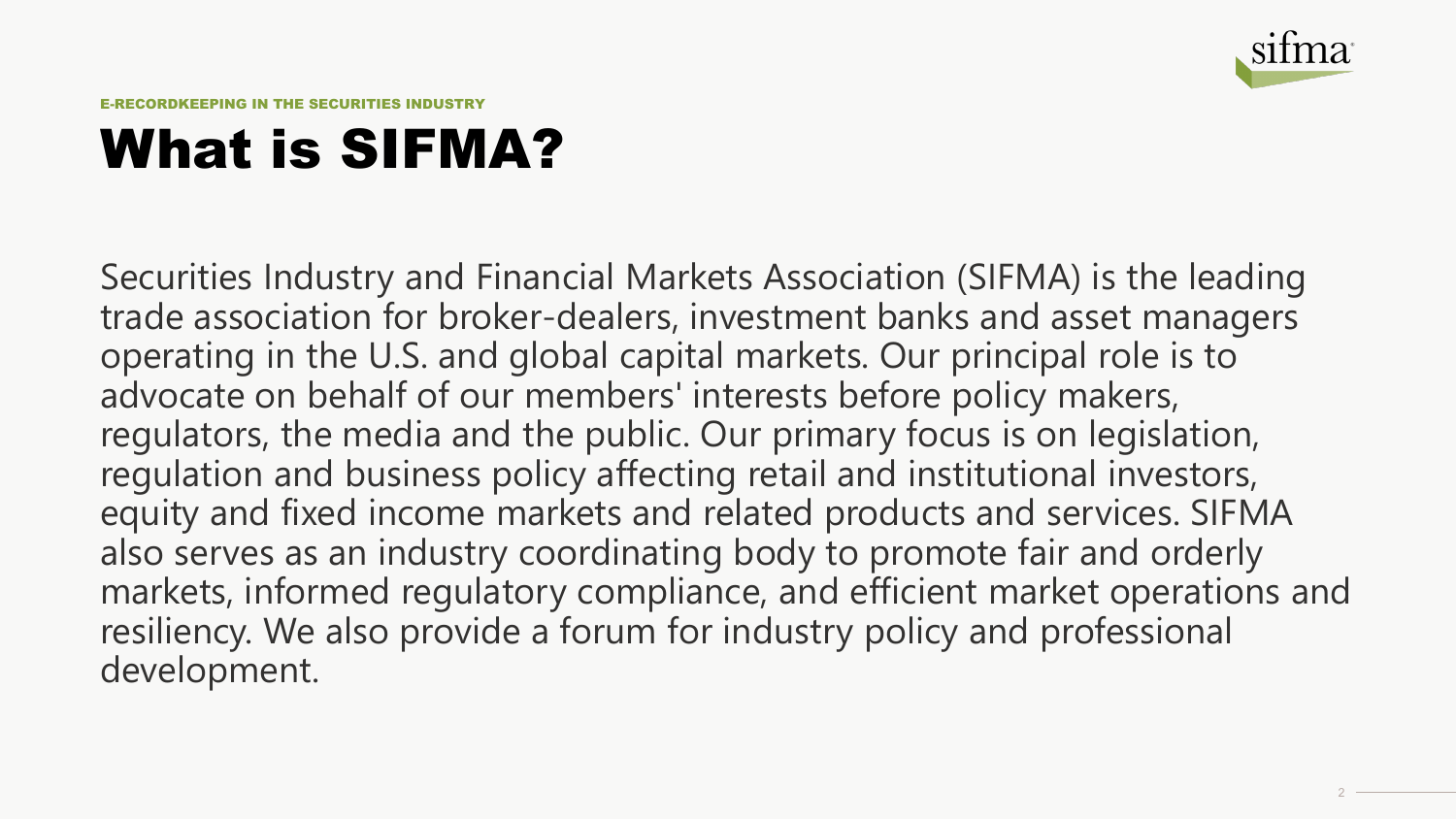

### Agenda

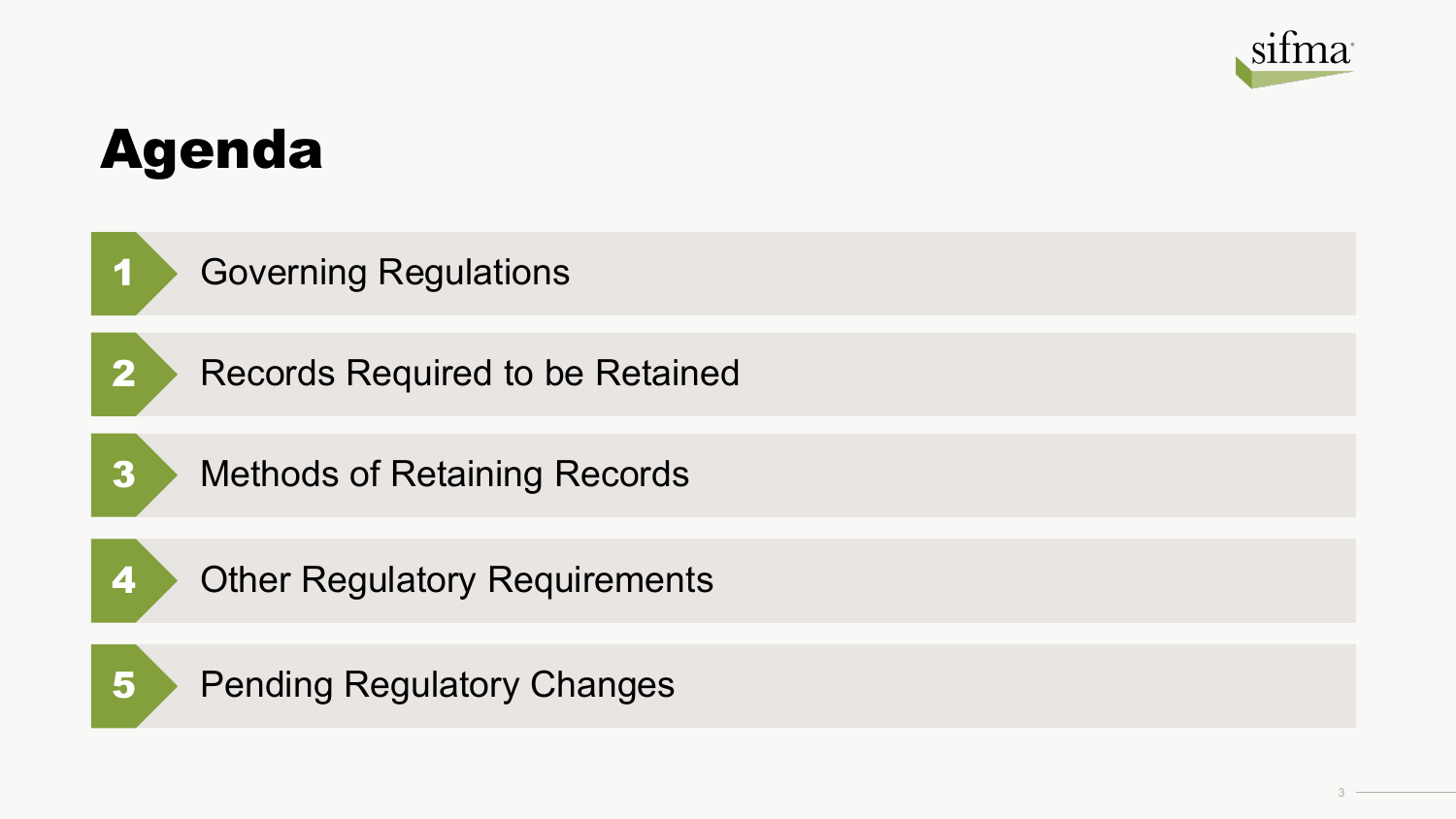

E-RECORDKEEPING IN THE SECURITIES INDUSTRY

### Governing Regulations

- Securities Exchange Act of 1934 Rules 17a-3 and 17a-4 (and others)
- Investment Advisers Act of 1940 Rule 204-2
- FINRA Rules 4511, 2210, 2241, 2360, 5130
- MSRB Rules G-8 and G-9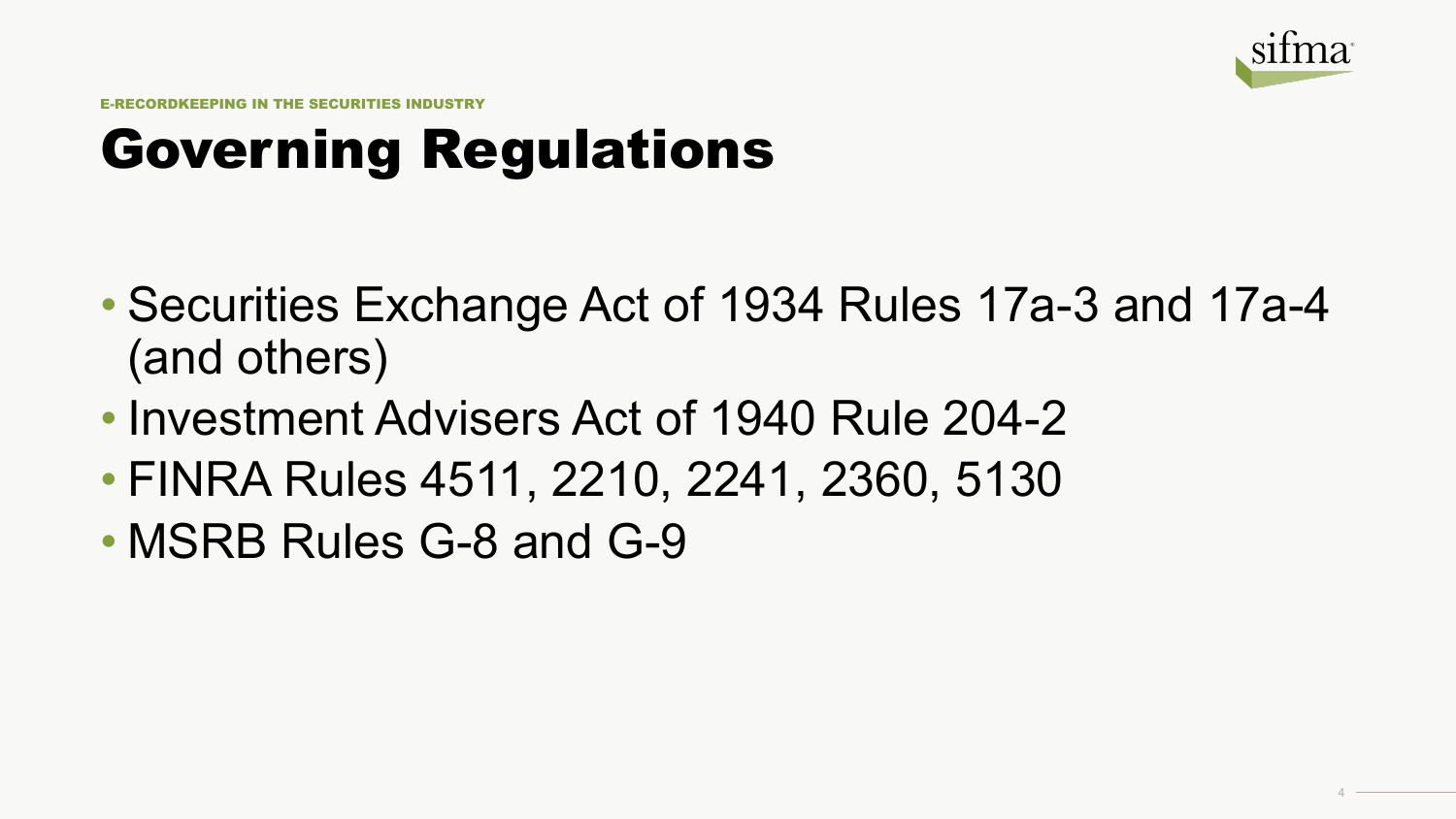

#### Records Required to be Maintained

- Customer account statements
- Trading confirms
- Account records
- Daily stock record
- Blotters
- Ledgers
- Order tickets
- Contracts
- Accounting records
- Written Supervisory Procedures (WSPs)
- Communications related to the "business as such" includes written correspondence, emails, chats, texts, social media posts and messages, advertisements, etc.
- Employment applications and records
- Much more…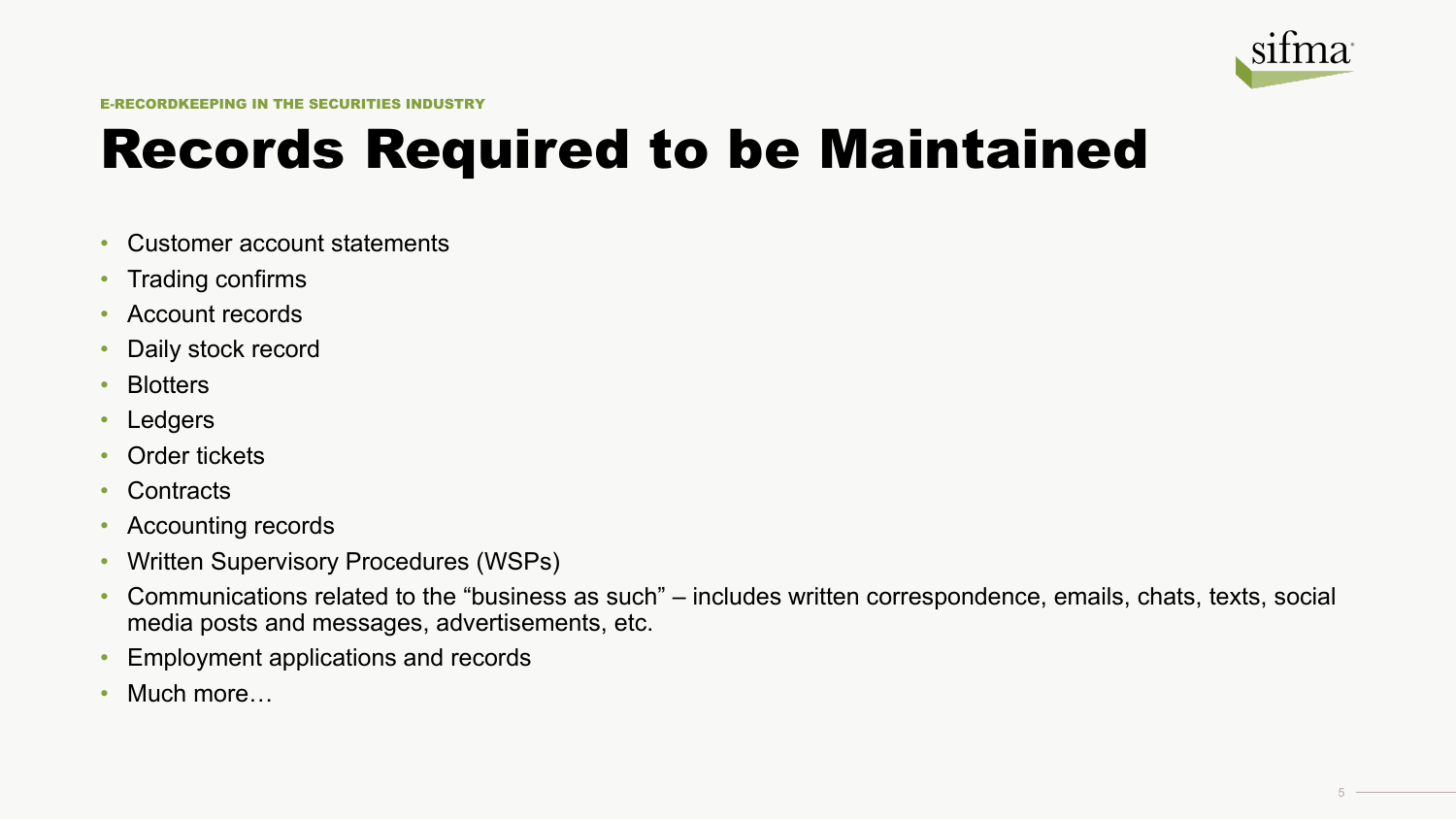

E-RECORDKEEPING IN THE SECURITIES INDUSTRY

#### Methods of Retaining Records

#### **Permissible Formats (since 1997)**

- Paper
- Micrographic media (microfilm, microfiche, etc.)
- Electronic storage media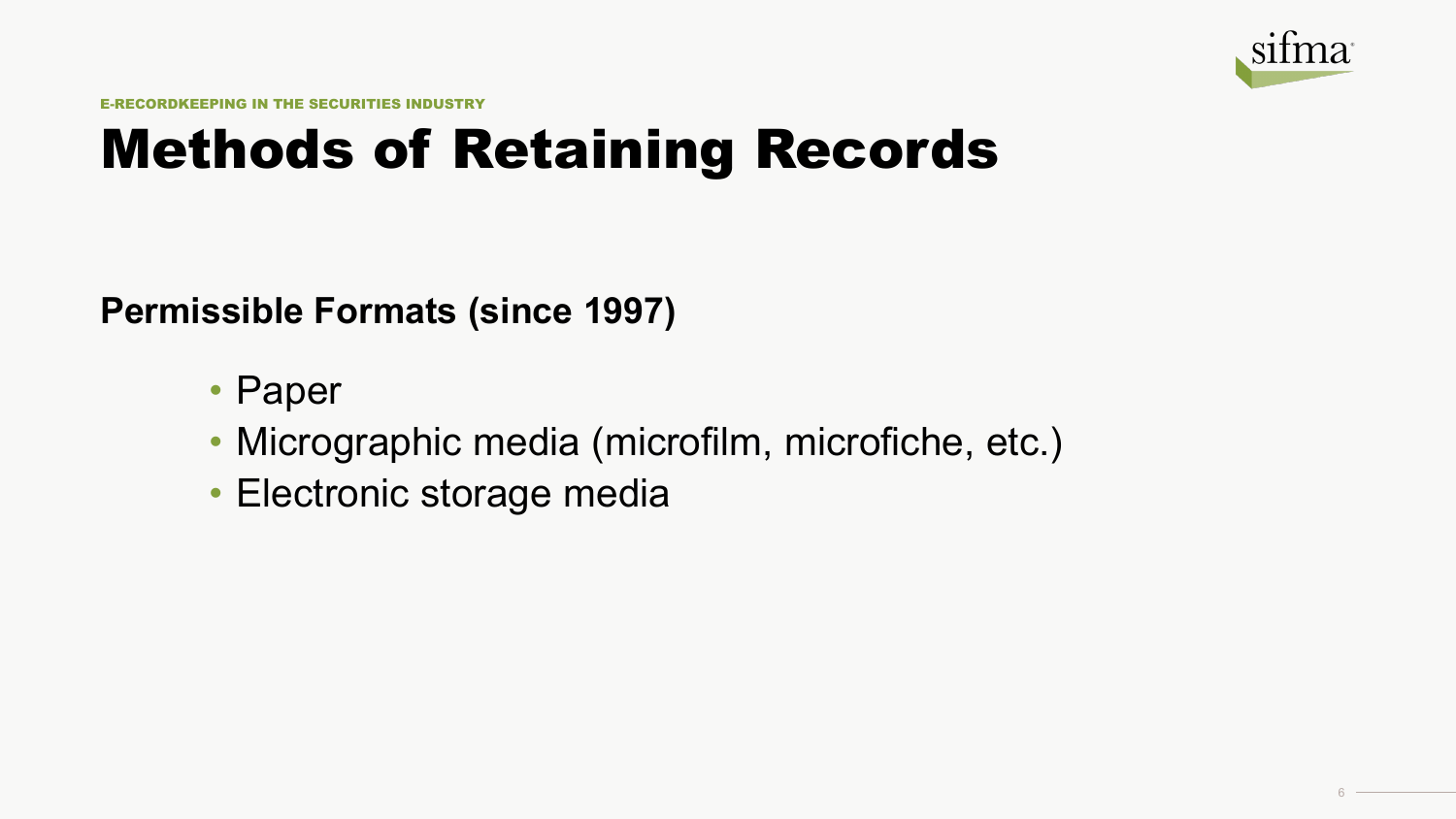

## Methods of Retaining Records

17a-4(f)(2)**(ii)** The electronic storage media must:

- **(A)** Preserve the records exclusively in a non-rewriteable, non-erasable format;
- **(B)** Verify automatically the quality and accuracy of the storage media recording process;
- **(C)** Serialize the original and, if applicable, duplicate units of storage media, and time-date for the required period of retention the information placed on such electronic storage media; and
- **(D)** Have the capacity to readily download indexes and records preserved on the electronic storage media to any medium acceptable under this paragraph (f) as required by the Commission or the self-regulatory organizations of which the member, broker, or dealer is a member.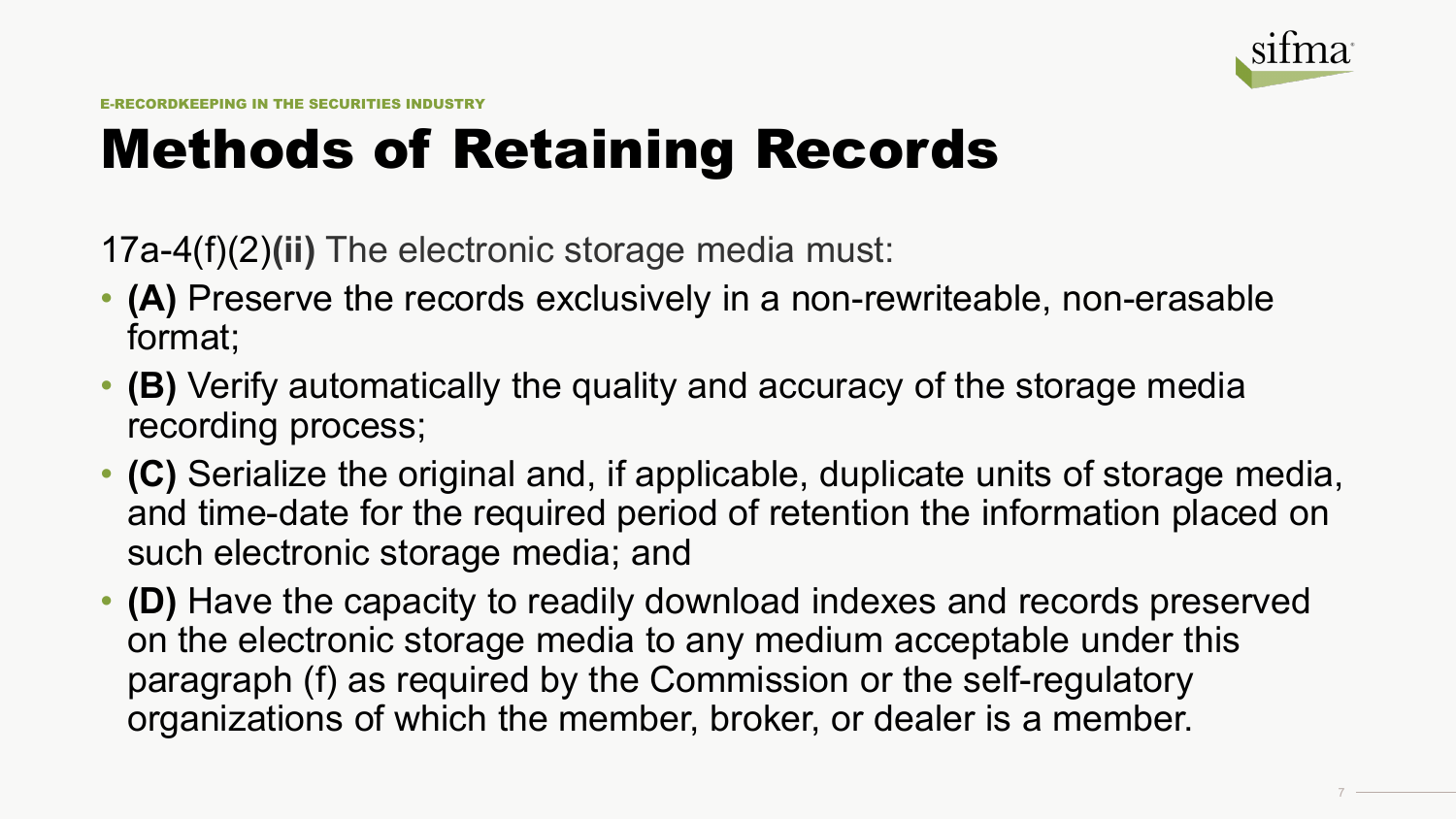

## Methods of Retaining Records

17a-4(f)(2)**(ii)** The electronic storage media must:

- **(A)** Preserve the records exclusively in a non-rewriteable, non-erasable format;
- **(B)** Verify automatically the quality and accuracy of the storage media recording process;
- **(C)** Serialize the original and, if applicable, duplicate units of storage media, and time-date for the required period of retention the information placed on such electronic storage media; and
- **(D)** Have the capacity to readily download indexes and records preserved on the electronic storage media to any medium acceptable under this paragraph (f) as required by the Commission or the self-regulatory organizations of which the member, broker, or dealer is a member.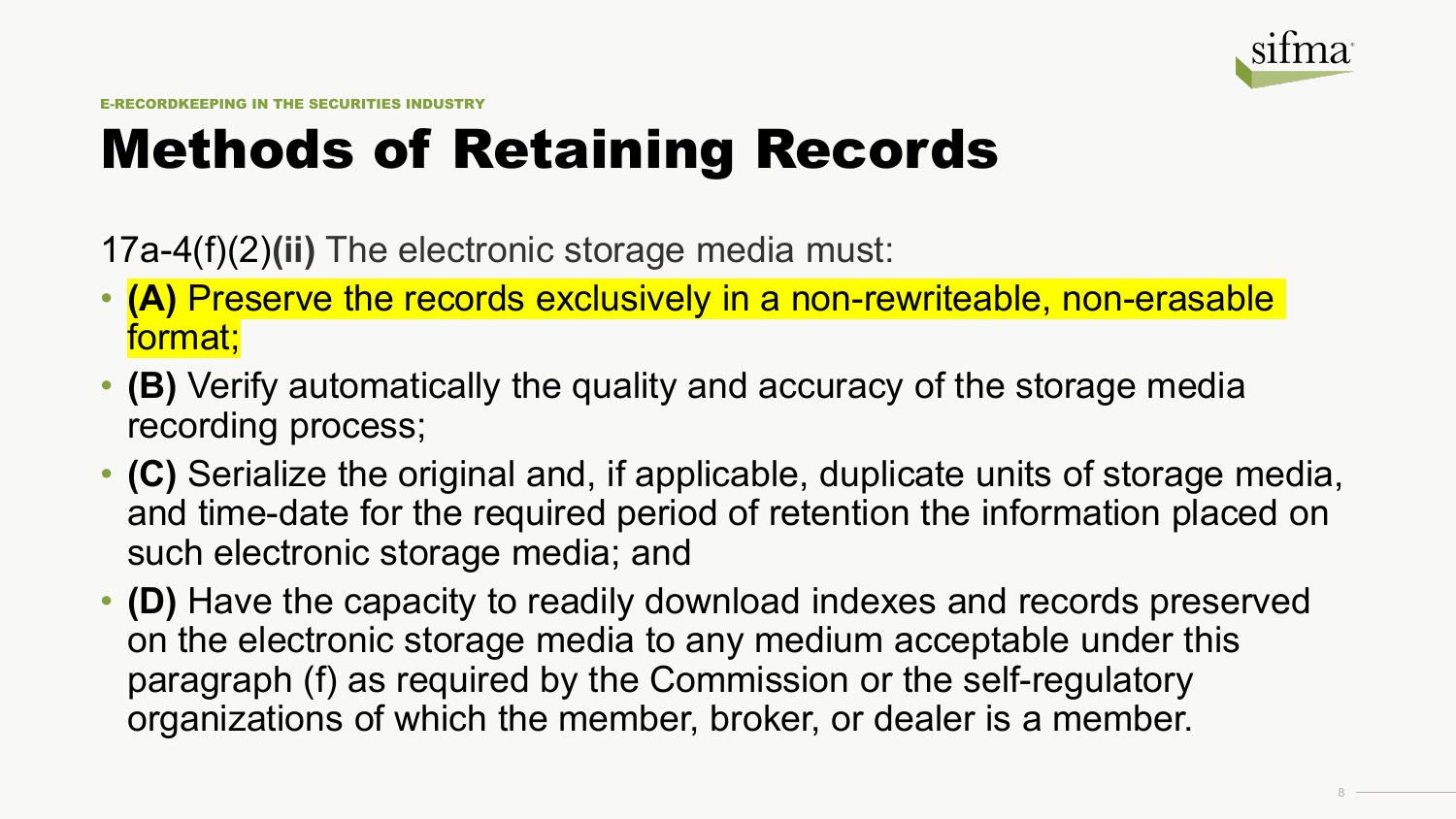

#### Methods of Retaining Records

#### Write Once, Read Many ("WORM")

- Separate system side-by-side to a firm's "production system"
- Not a "back-up" and does not serve BCP purpose
- Retains a "snapshot" of the record not adequate for dynamic records such as databases or social media posts which update frequently
- Not used to produce records in exams or litigation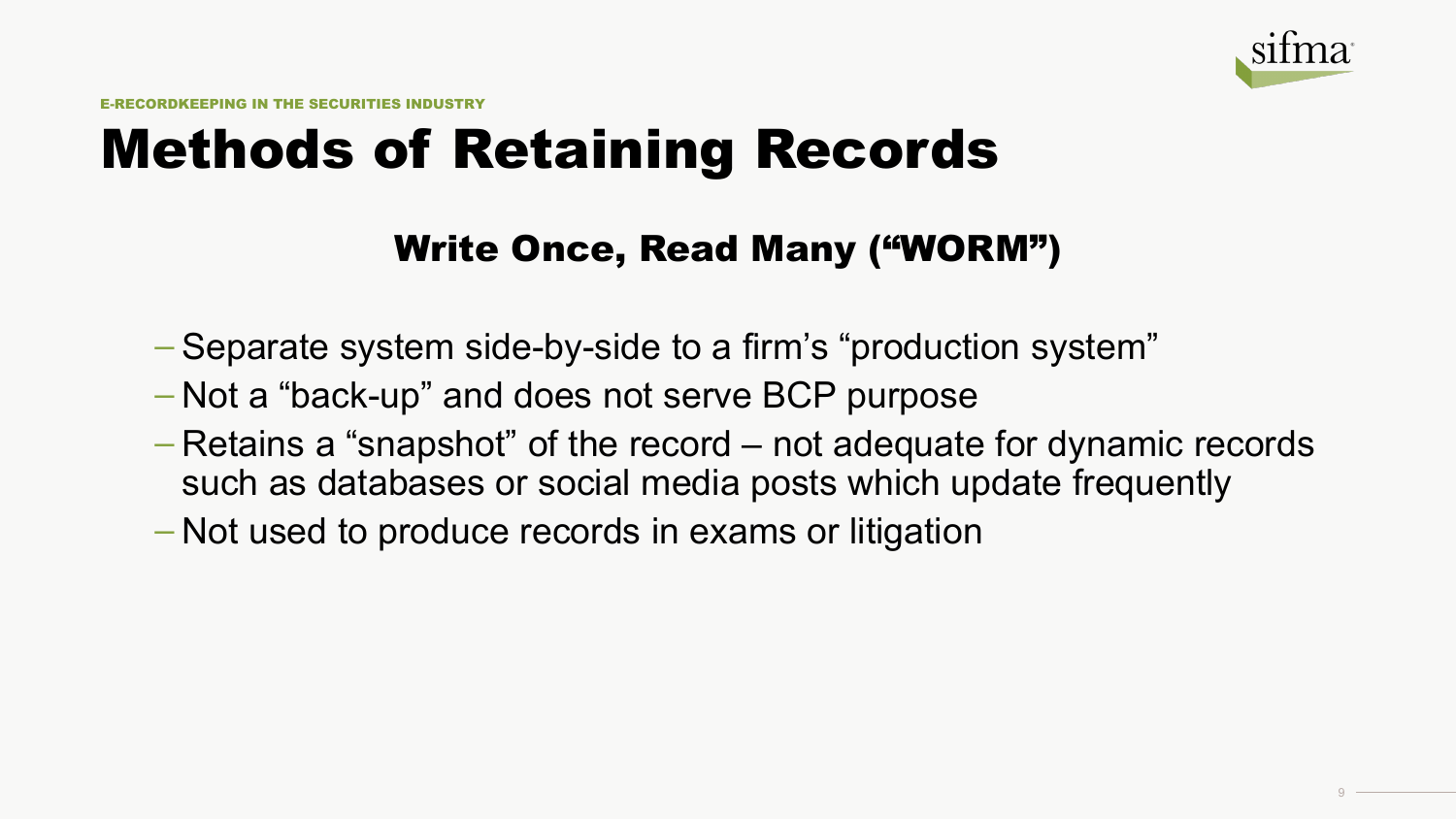

E-RECORDKEEPING IN THE SECURITIES INDUSTRY

### Related Requirements

Other Requirements:

- Notification of Designated Examining Authority in advance of transitioning to an electronic storage media
- Engaging a designated third-party to give access to the records stored on electronic storage media in the even the firm cannot or will not turn over the records (known as a D3P)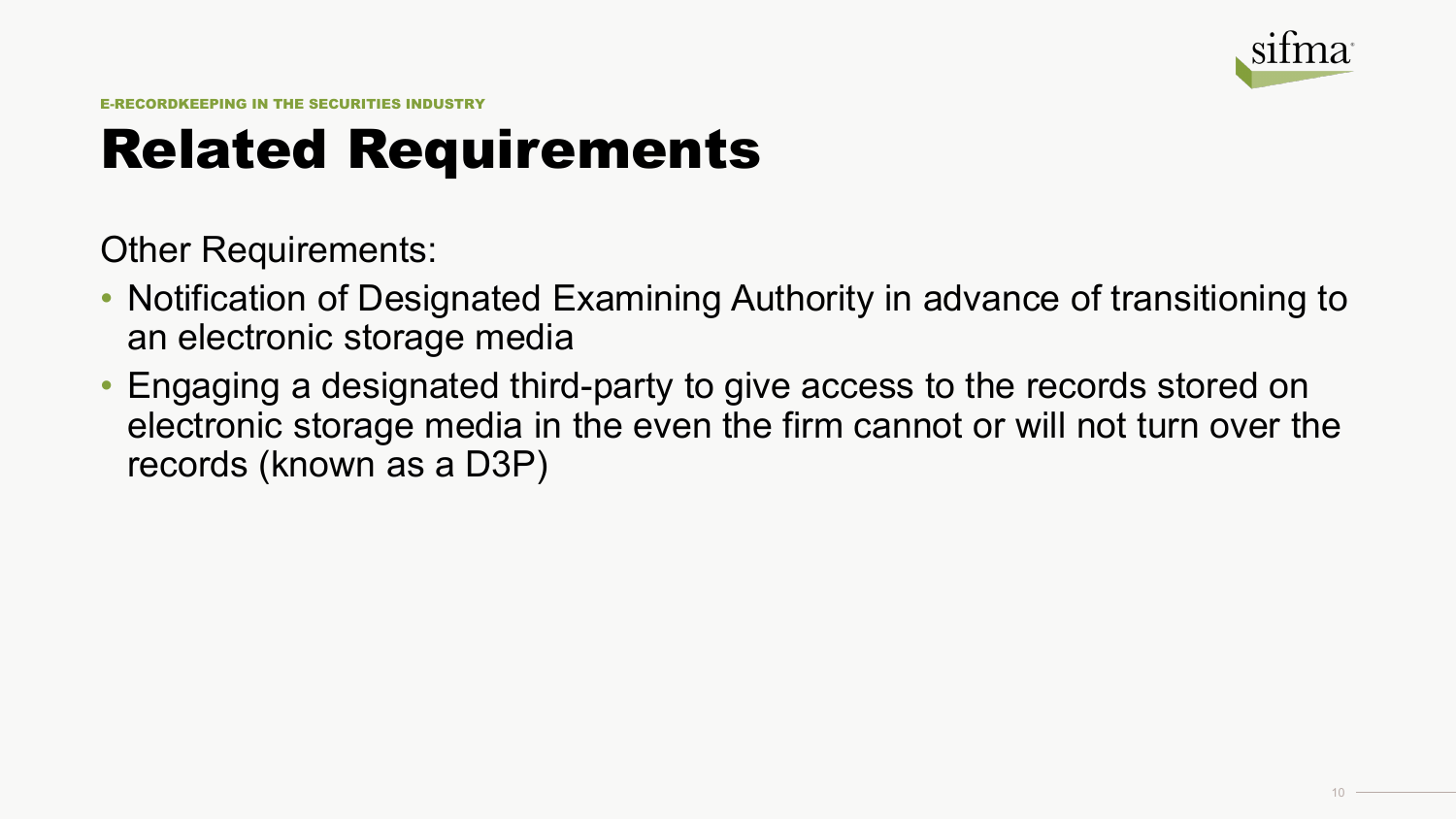

E-RECORDKEEPING IN THE SECURITIES INDUSTRY

### Pending Regulatory Changes

#### SEC Rule Proposal to Amend 17a-4(f):

- Allows an alternative audit system to WORM
- Eliminates the D3P requirement
- No notification of DEA for new electronic storage